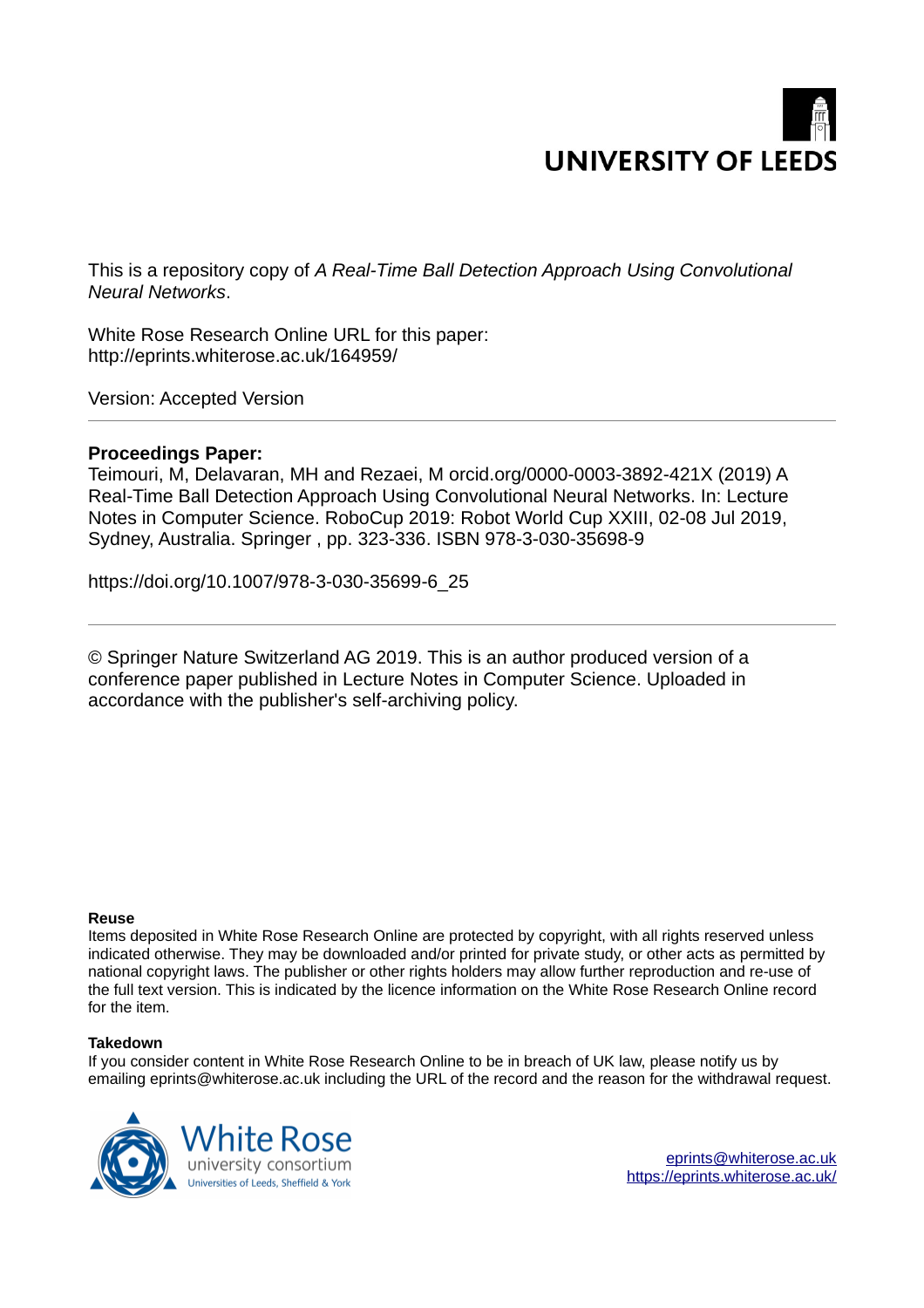# **A Real-Time Ball Detection Approach Using Convolutional Neural Networks**

Meisam Teimouri <sup>[0000-0003-0465-6528] 1</sup>, Mohammad Hossein Delavaran <sup>[0000-0002-0756-2642] 1</sup> and Mahdi Rezaei [0000-0003-3892-421X] 2

<sup>1</sup> Mechatronic Research Laboratory, Qazvin Islamic Azad University, Qazvin, Iran 2 Auckland University of Technology, Auckland, New Zealand

{m.teimouri, [mh.delavaran}@qiau.ac.ir,](mailto:mh.delavaran%7D@qiau.ac.ir) mahdi.rezaei@aut.ac.nz

**Abstract.** Ball detection is one of the most important tasks in the context of soccer-playing robots. The ball is a small moving object which can be blurred and occluded in many situations. Several neural network based methods with different architectures are proposed to deal with the ball detection. However, they are either neglecting to consider the computationally low resources of humanoid robots or highly depend on manually-tuned heuristic methods to extract the ball candidates. In this paper, we propose a new ball detection method for low-cost humanoid robots that can detect most soccer balls with a high accuracy rate of up to 97.17%. The proposed method is divided into two steps. First, some coarse regions that may contain a full ball are extracted using an iterative method employing an efficient integral image based feature. Then they are fed to a light-weight convolutional neural network to finalize the bounding box of a ball. We have evaluated the proposed approach using a comprehensive dataset and the experimental results show the efficiency of our method.

**Keywords:** Ball Detection, Convolutional Neural Networks, Humanoid Robot, RoboCup.

# **1 Introduction**

Object detection is the task of classifying meaningful and semantic regions followed by precisely estimating the location of objects in an image [\[1\]](#page-12-0). It plays a crucial role in establishing the world model of a soccer-playing robot. One of the most important objects that every soccer-playing robot have to detect is the ball. It is a small moving object that in many situations is occluded by playing robots in the field. Also, ball detection is affected adversely by image blurring caused due to unstable walking of low-cost humanoid robots and slow shutter speed cameras mounted on them. The difficulty of ball detection increases, even more, when the standard size FIFA ball comes with a different pattern in every competition.

With the development of deep neural networks (DNNs), state-of-the-art methods have scored high accuracy in object detection [\[2,](#page-12-1) [3\]](#page-12-2). However, these methods are considered as real-time only by using dedicated graphic processing units (GPUs). In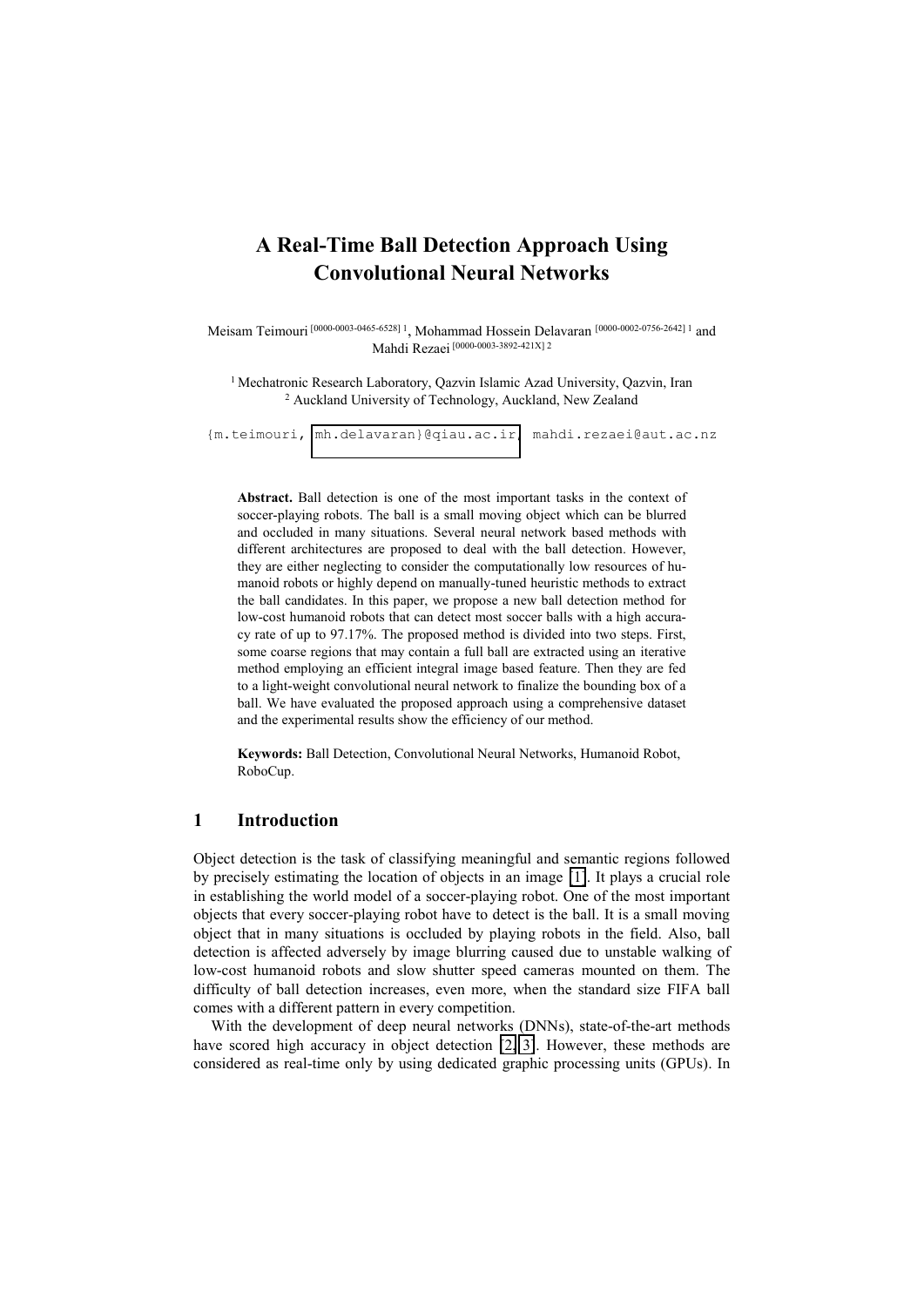RoboCup 2018, most of the qualified teams in humanoid soccer leagues have used only a CPU for all kind of tasks, including object detection, walking, world modeling, and behavior analysis. So implementing the DNN-based methods are not feasible on most soccer-playing humanoid robots. Recently several studies have been accomplished to adopt the DNNs for object detection, particularly ball detection on computationally low powered systems. These studies can be divided into two different approaches: single-stage detectors and candidate-based classifiers. Single-stage detectors process a full-sized image using a DNN to localize the position of the interested objects. These methods either lacked a real-time performance on a CPU or missed generalization performance on a real robot. On the other hand, candidate-based classifiers first extract ball candidates precisely and then each candidate is classified as a ball or background class separately. Although these approaches achieved some accurate results on low powered systems, they have highly relied on some manuallytuned heuristic methods to extract the candidates of a specific ball type.

In this paper, we propose a new ball detection method which achieves highly accurate results on a real robot, equipped only with a CPU in real-time performance. The method is described in two steps. In the first step, we find some coarse regions that may contain a ball. In the second step, these regions are fed into a convolutional neural network (CNN) to estimate the bounding box of the ball. The main contributions of this paper are: (i) proposing an iterative algorithm to find regions that probably contain a full ball using an efficient and novel feature extraction technique that is applicable for most soccer balls. (ii) introducing a light-weight CNN that localizes and classifies a ball within the candidate regions of interest. This network can inference the input in real-time on a computationally low powered system.

The rest of the paper is organized as follows: in section 2 we review and investigate recently proposed ball detection methods. Our ball regions detector is presented in section 3. Designing and training the proposed CNN are described in section 4. In section 5 we provide experimental results and then conclude in section 6.

# **2 Related works**

As stated ball detection approaches in the context of humanoid soccer-playing robots are divided into two groups: single-stage detectors and multi-stage candidatebased classifiers.

**Single-stage detectors.** In [\[4\]](#page-12-3) a CNN is presented that employs a full-sized  $m \times n$ raw image to predict the center of the balls. It produces two  $m$  and  $n$ -dimensional vectors as output. These vectors are discrete distributions and indicate the probability that each row and column of the image hold the center coordinates of the ball. To let the network converge more quickly, they provided more solutions by using two normal distributions as the label. The major drawback of their network is the expensive inferencing that takes about one second to complete for each image. Moreover, there is no guarantee that the network produces two unimodal distributions. So the output must be post-processed to find the most promising row and column that show the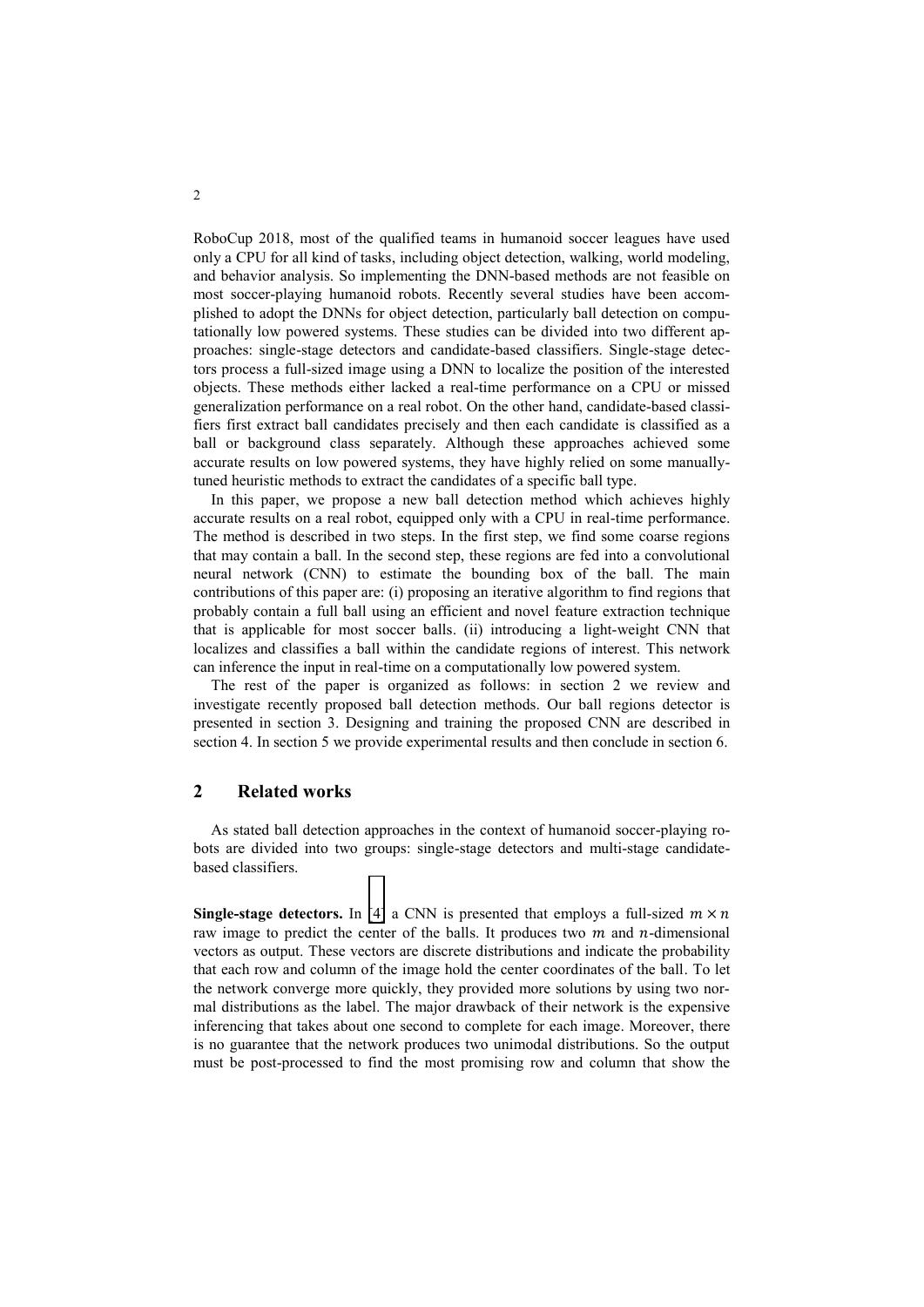<span id="page-3-0"></span>center location of the ball. A fully convolutional neural network is proposed in [\[5\]](#page-12-4) that can localize  $n$  objects simultaneously in an image. It uses an encoder-decoder design to produce  $n$  heat maps. Each heat map is a two dimensinal probability distribution that should be maximized at the interested location of an object belonged to a specific class. The proposed network has a real-time performance on a powerful GPU. Also, the network does not predict the boundary of objects. Another similar approach for ball detection is presented in [\[6\]](#page-12-5). The output of the network is a heat map that shows high values for ball pixels while contains near zero values for non-ball pixels. It achieved near real-time performance on a modern CPU without processing other tasks of the robot. In [\[7\]](#page-12-6) a more efficient encoder-decoder architecture is proposed that maps an input image into a full-resolution pixelwise classification. To decrease the computation load they have used depthwise separable convolutions and removed skip connections. Although, this network achieved some good results in near real-time performance on a low-power processor, it trained and evaluated on a limited data set that contains only one ball type. A real-time CNN-based object detection approach for resource-constrained robotics is presented in [\[8\]](#page-12-7). Before feeding the input image to the network, it transforms the image using the object geometry to form a Visual Mesh. This mesh has a constant sample density for the object in different distances and it significantly reduces the computational complexity. To train the network a semi-synthetic data set is used. The data set is generated using 360 degree high dynamic range images and physics-based rendering. The proposed approach reported consistent and accurate precision and recall over all data set. However, the generalization performance of the method in a real robot is not evaluated.

**Candidate-based classifiers.** In [\[9\]](#page-12-8) candidates are white blobs that satisfy expected color histogram, shape, and size of the target ball. For each candidate, a Histogram of Gradients feature is calculated and then classified by a cascade AdaBoost [\[10\]](#page-13-0) method. The training time of this classifier was about 10 hours that is an issue for on-site training during the competitions. Recently several neural network based classifiers are presented for classic ball detection in standard platform league [\[11-13\]](#page-13-1). In [\[11\]](#page-13-1) ball candidates are examined using black pentagons of the ball. The topology and configurations of the proposed network are optimized using a genetic algorithm. A more general candidate generation is suggested by [\[12\]](#page-13-2). For each interested pixel, a Difference of Gaussian filter with a kernel size that is proportional to the expected ball radius at the location of the pixel is applied. Then highly responded blobs are fed to a cascade of two CNNs that the first one reduces the number of proposals to five and the second one performs accurate classification. In [\[14\]](#page-13-3) authors presented a simple and fast method to find the candidates. They divide the input image into a grid and then if the number of white pixels in each cell exceeds a threshold, it is considered as a ball candidate. They have investigated two CNNs for classification of the candidates. To accelerate the learning process they employed pre-trained networks and only retrained last layers for ball classification. Using a fixed grid for the whole image can lead to a candidate that either covers a portion of the ball or contains a small ball.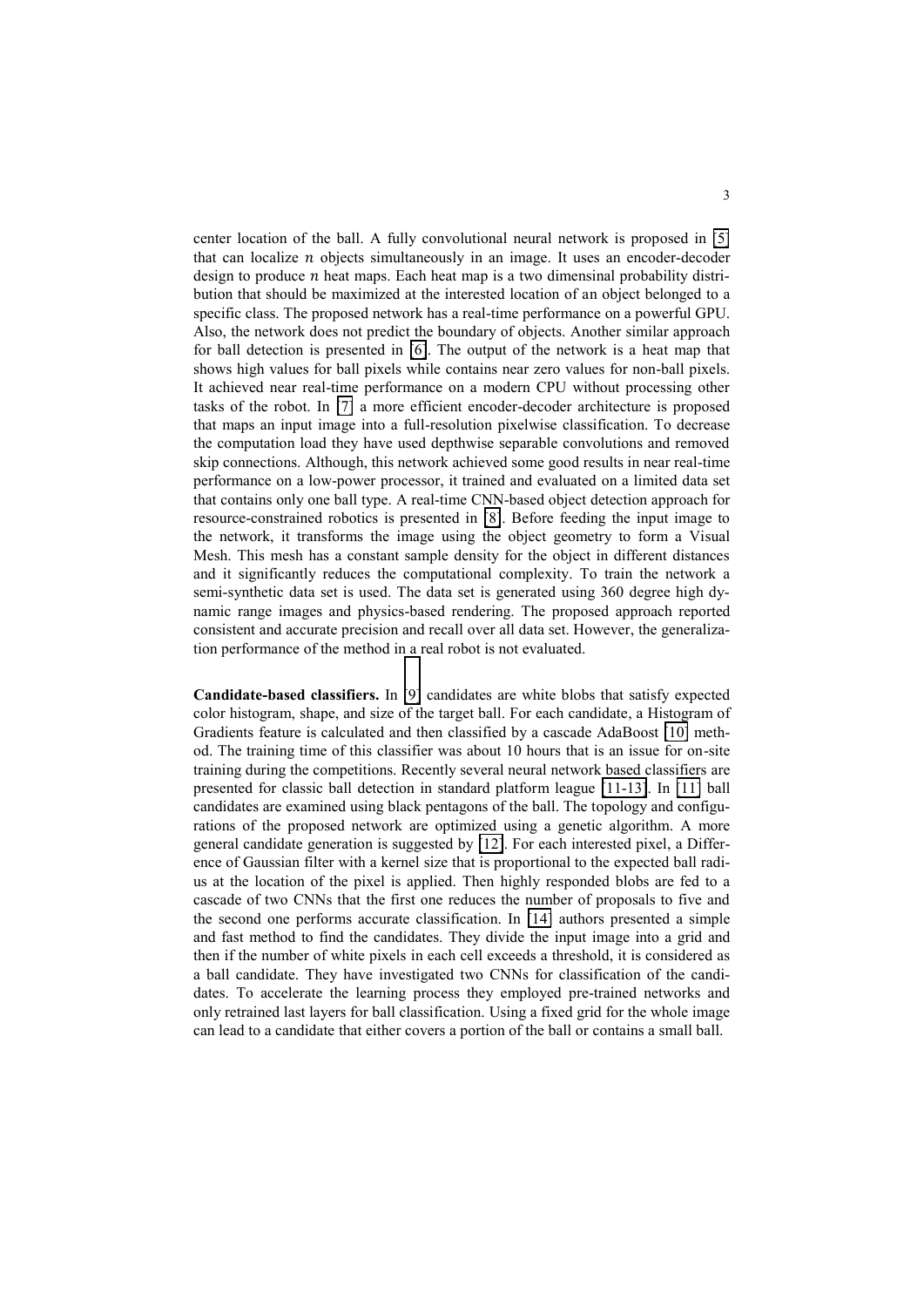

**Fig. 1.** (a) A template used to calculate importance weight of a particle in the ball proposed region detection algorithm. Inside region of the ball is approximated by the white box and outside region of the ball is illustrated by gray region. (b) and (c) show two feature maps and anchor boxes (dashed boxes).

# **3 Ball regions proposal**

The main goal of our region proposal algorithm is to find some bounding boxes, most likely containing a full ball in the image window. Thanks to the accurate localization of our network introduced in the next section, we have no concern in fitting a region to the boundary of the ball. Our method is partially influenced by a simple ball detection method introduced in [\[15\]](#page-13-4). In contrast, we have proposed an iterative method that quickly converges to some region of interests using an easy to implement and efficient to compute feature. This method requires to analyse the white and green mask of the image. In this work, we have used a learned lookup table to extract these two masks. However, to create a white mask we can use a thresholding method on the brightness channel. Also, the green mask could be generated by activating pixels fall into a predefined range on the hue channel [\[16\]](#page-13-5).

Our approach is presented in Algorithm 1. In line 1 we initialize  $n$  particles randomly at locations labeled as white. To accelerate converging and reduce the false regions, we have considered only white pixels located in a given distance (approximately eight meters). Each particle  $\mathbf{x} = [cx, cy, r, w]$  is a vector representing the parameters of a circle. The scalar  $r$  is the roughly estimated radius of a ball located at coordinates  $(cx, cv)$  of the image. It can be derived using the camera matrix. An importance weight  $w$  is assigned to each particle that shows the likelihood of a ball. To estimate this weight we used a simple feature that can be computed efficiently. Considering a soccer ball on the playing field, we expect significant white pixels inside the ball (approximated by  $R_{in}$  in [Fig. 1](#page-3-0) a). On the other hand, the region outside of the ball (approximated by  $R_{out}$  in [Fig. 1](#page-3-0) a) should contains non-white pixels, especially green pixels. Following this feature analysis, we compute the weight of each particle in line 4 to 8. The function  $n_c(R)$  calculates the number of pixels having color c inside the region  $R$ . This can be calculated efficiently considering a rectangular area around R using the integral image [\[17,](#page-13-6) [18\]](#page-13-7). Also,  $1(expr)$  returns 1 if  $expr$  interpreted as  $true$  otherwise returns 0. The particles are converged through line 2 to 11. Each particle is replicated with a probability proportional to its weight in a resampling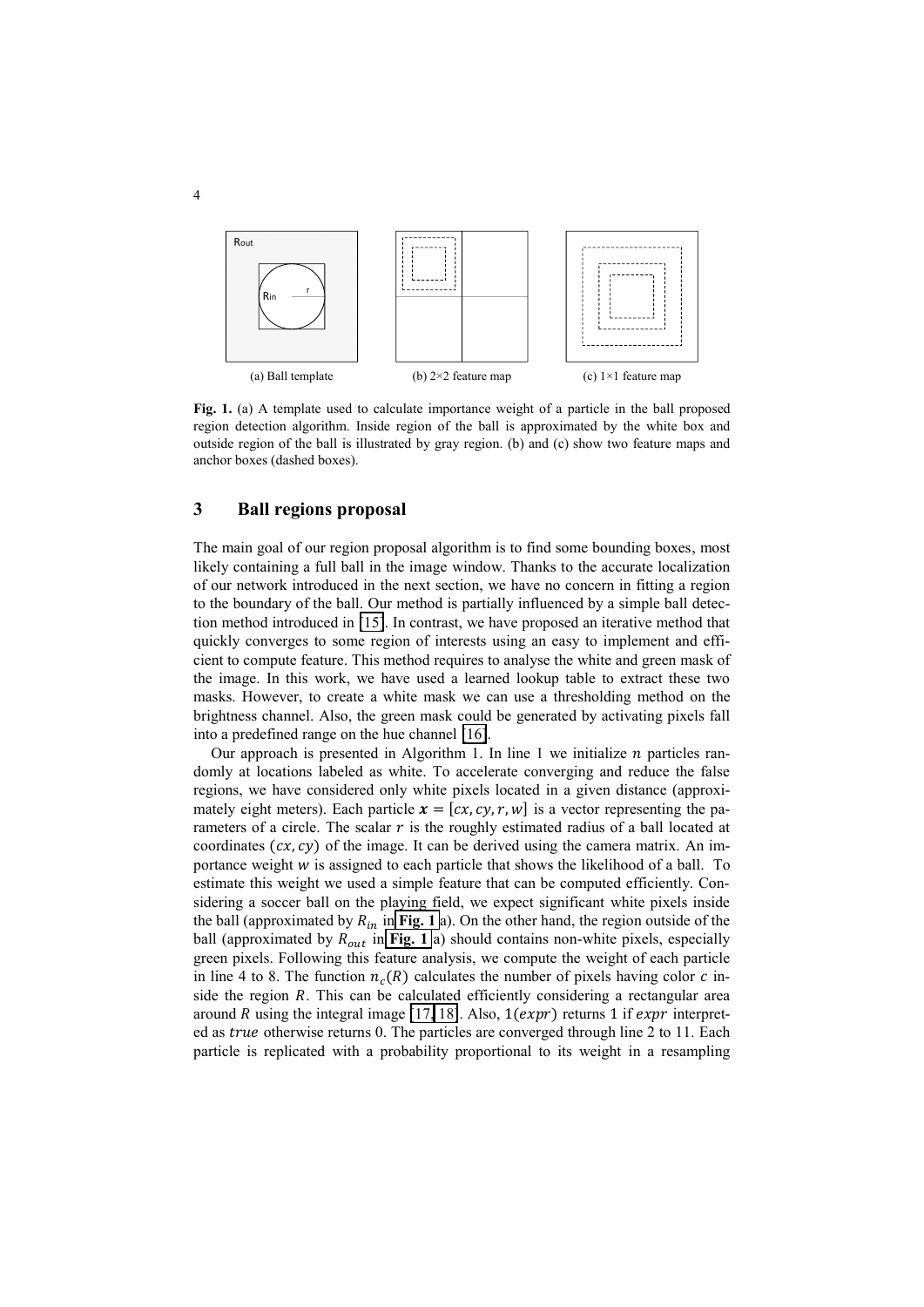**Algorithm 1**: Ball Regions Detection 1:  $X = Draw \{x_i\}_{i=1}^n$  from white mask; 2: **for**  $itt = 1$   $to m$  **do**<br>3: **for**  $i = 1$   $to n$  **do** 3: **for**  $i = 1$  to n **do**<br>4.  $R_{i} = \text{region in}$ 4:  $R_{in}$  = region inside  $x_i$ ; 5:  $R_{out}$  = region outside of  $x_i$ ; 6:  $W_{in} = \frac{n_{white}(R_{in})}{area(R_{in})}$  $\frac{w$ <sub>nte</sub>( $\frac{n}{m}}$ ;<br>area( $R_{in}$ )<sup>;</sup> 7:  $W_{out} = \frac{n_{not\_white}(R_{out})}{area(R_{out})}$  $\frac{a_t\_white(R_{out})}{area(R_{out})} \times 1(\frac{n_{green}(R_{out})}{area(R_{out})})$  > green<sub>threshold</sub>); 8:  $x_{i,w} = w_{in} \times w_{out}$ ;<br>9. end for 9: **end for** 10:  $X =$  Resample  $\{x_i\}_{i=1}^n$  with probability  $\{x_{i,w}\}_{i=1}^n$  $\frac{n}{(-1)}$ 11: **end for**  12: ValidCandidates =  $\{x_i \mid x_{i,w} > w_{threshold}\}_{i=1}^n$  $\frac{n}{i-1}$  $13:$  Clustered Regions  $=$  cluster (ValidCandidates); 14: **return** top\_k(ClusteredRegions);

<span id="page-5-0"></span>phase (line 10). In this phase, also every replicated particle is randomly translated and scaled to explore the neighborhood. Moreover, this random transformation makes finding candidates less sensitive to an accurate camera matrix. We repeat the weighting and resampling process until particles converge to some regions that may contain a ball. To reduce the number of particles we only keep the candidates with an importance weight exceeding a threshold (line 12). Then particles are clustered using an approach similar to non-maximum suppression. In contrast, we take an average of non-maximums to generate a cluster instead of suppressing them. This clustering method has a time complexity of  $O(n^2)$ . When the number of particles is large, a clustering algorithm with linear time complexity can be used in our method [\[19\]](#page-13-8). Since we have used a simple feature, it is likely that in some cases we miss the whole ball region; therefore, during the clustering phase, we increase the scale of the bounding box of each candidate, by a factor of two. To limit the maximum number of final regions we select  $k$  clusters that maximize the average importance weights (line 14).

# **4 Network Design and Training Phase**

#### **4.1 Design Phase**

Here we propose a deep CNN architecture for ball detection, applicable in the region of interests, obtained in the previous step. To design the network we considered two main goals. Firstly, the network has to be fast in an embedded system with low computational resources. Secondly, it must be able to detect balls with different scales at a high precision rate. To achieve this network we inspired by the single shot multi-box detector (SSD) [\[2\]](#page-12-1) and MobileNets [\[20\]](#page-13-9) networks. SSD is an object detection network that uses some auxiliary multi-scales feature maps to detect objects at different sizes.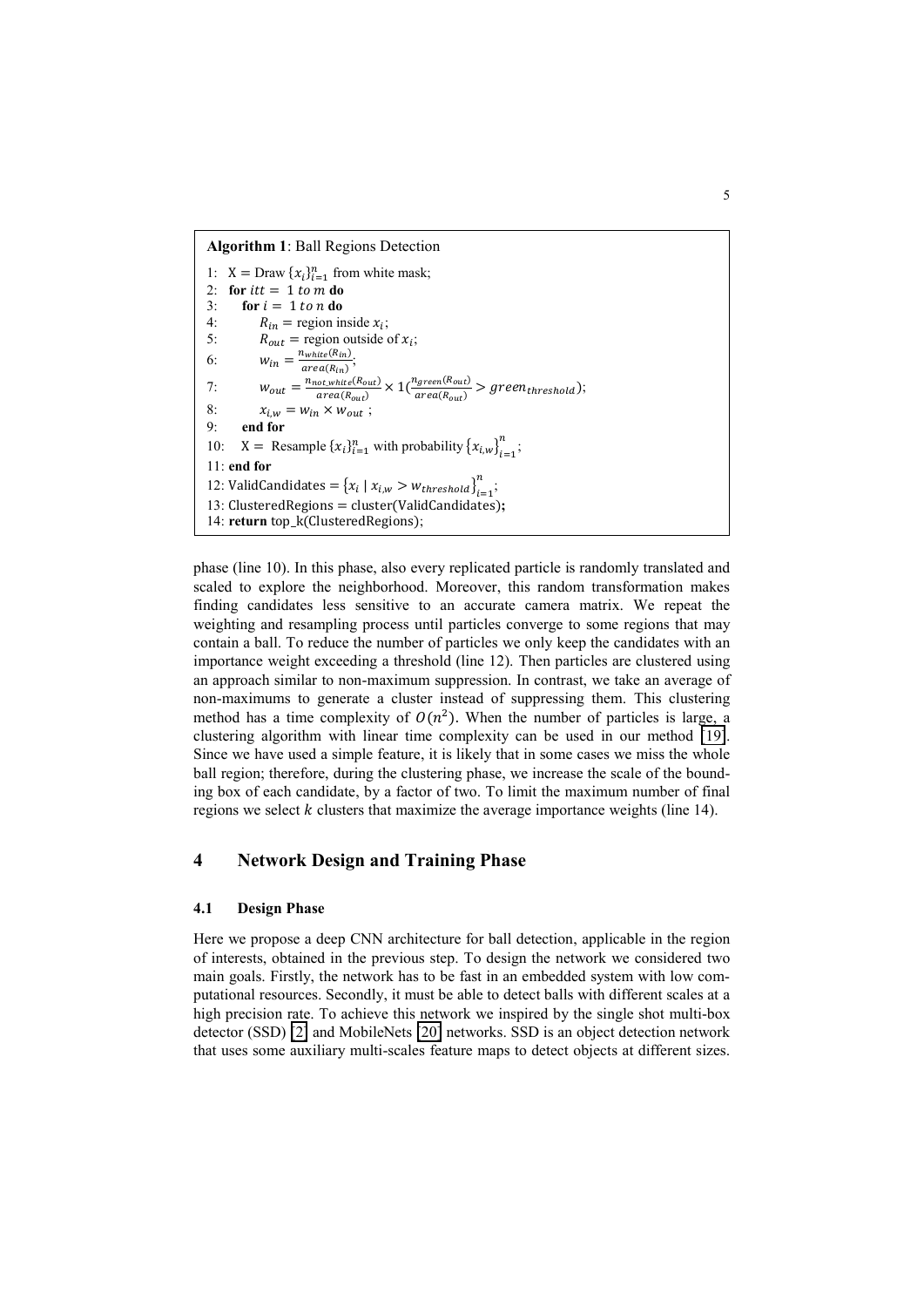Each feature map is tiled with some predefined anchor boxes in a convolutional way and produces a fixed set of boxes with per-class scores for each box. MobileNets is an efficient model for embedded systems which is established on separable convolutional blocks. A separable convolutional block is a depthwise convolution followed by a  $1\times1$  convolution. A  $3\times3$  separable convolution is 8 to 9 times faster than a normal convolution without significant reduction in its accuracy [\[20\]](#page-13-9).



**Fig. 2.** The architecture of our deep convolutional network (BallNet) for ball detection (top). The microarchitecture of 3×3 normal and separable convolutions are shown in the bottom.

Our network is illustrated in **[Fig. 2](#page-5-0)**. It merely consists of some low cost convolutional and average pooling layers. To compress information of the input image efficiently we downsampled the activation maps by a factor of two while doubling the number of channels. After all convolutions, we applied batch normalization (except for the convolutions applied to the feature maps). By normalizing the inputs of a layer, batch normalization acts as a regularizer and often eliminates the requirement of dropout [\[21\]](#page-13-10). In our case, this speeds up the training process while yielding consistent accuracy. To detect the balls, we have employed two last activation maps of the network as feature maps. At every  $m \times n$  feature map with k associated anchor boxes to each cell, we produce  $k \times m \times n$  detections. In this work, all anchor boxes are square shaped and located at the center of the feature map cells. Each detection can be considered as a vector of seven scalars, in which each element is predicted by applying a  $1 \times 1$  convolutional filter. To express the bounding box of a detection  $d_i$  we use a tuple  $l_i = (l_i^{cx}, l_i^{cy}, l_i^{w})$ , where  $l_i^{cx}$  and  $l_i^{cy}$  are scale-invariant translations of the center coordinates and  $l_i^w$  is the log-space translation of the width relative to the corresponding anchor box  $a_i$ . Also, a tuple of two scalars  $p_i = (p_i^{ball}, p_i^{full})$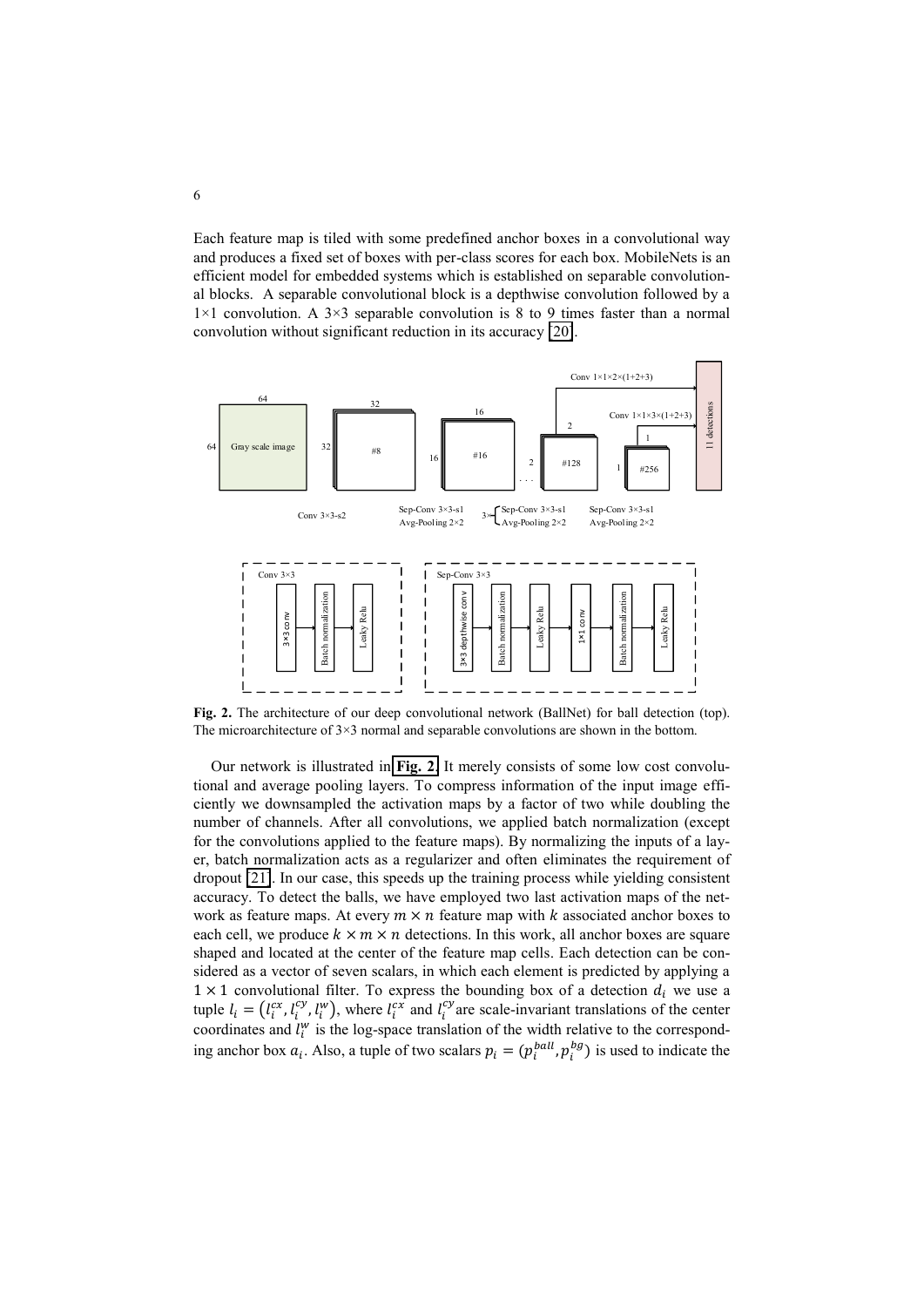scores of the ball and background classes. The scalar  $c_i$  shows the confidence score of a detection. It reflects the confident level that the predicted bounding box fits the boundary of a ball. There are two anchor boxes related to each cell of the first  $2 \times 2$ feature map with scales of 0.25 and 0.4 ([Fig. 2](#page-5-0) b). The second feature map uses three anchor boxes with scales of  $0.33$ ,  $0.5$  and  $0.75$  ([Fig. 2](#page-5-0) c). These scales and number of anchor boxes are determined so that the first feature map is more responsible for balls located at the corners, and the second one is more responsible for center located balls.

#### **4.2 Training Phase**

Training of the introduced network involves matching strategy of anchor boxes, optimization of a multi-task cost function, and preparing the dataset.

**Assignment of anchor boxes.** To match anchor boxes with an annotated label we follow SSD [\[2\]](#page-12-1). With each sample containing a ball, we first calculate the Jaccard overlap (also known as intersection over union) between the annotated box and each of the anchor boxes. Note that the location and size of the anchor boxes in the feature maps and the annotated box in the sample image are normalized. Then the anchor box with the best score in Jaccard overlap is selected as the best matching anchor box. As described in [\[2\]](#page-12-1) we also match anchor boxes with Jaccard overlap above a value 0.5 to ease the learning procedure.

Loss function. The loss function in our algorithm is based on both SSD [\[2\]](#page-12-1) and YOLO [\[3\]](#page-12-2). We define the loss function as an ensemble of three terms named localization loss ( $L_{loc}$ ), classification loss ( $L_{cls}$ ), and confidence loss ( $L_{conf}$ ):

$$
L_{total} = \frac{1}{N} (\alpha L_{loc} + \beta L_{cls} + \gamma L_{conf})
$$
\n(1)

In which  $\alpha$ ,  $\beta$  and  $\gamma$  specify the contribution of the loss of each task and is determined by cross validation.  $N$  is the number of anchor boxes matched with the ground truth box. The localization loss counts only for the matched anchor boxes with the ground truth box:

$$
L_{loc}(l,g) = \sum_{i \in \text{pos}}^{N} \sum_{m \in \{cx,cy,w\}} |l_i^m - \hat{g}_i^m|
$$
 (2)

$$
\hat{g}_i^{cx} = \frac{(g^{cx} - a_i^{cx})}{a_i^w} \qquad \hat{g}_i^{cy} = \frac{(g_i^{cy} - a_i^{cy})}{a_i^w} \tag{3}
$$

$$
\hat{g}_i^w = \log(\frac{g_i^w}{a_i^w})\tag{4}
$$

where  $l_i$  is the predicted box related to the selected anchor box  $a_i$  and  $\hat{g}_i$  is the ground truth box  $g$  encoded with respect to  $a_i$ . The classification loss is the sum of ball class losses for selected anchor boxes (i.e. positive boxes) and background class losses for anchor boxes which are not matched (i.e. negative boxes):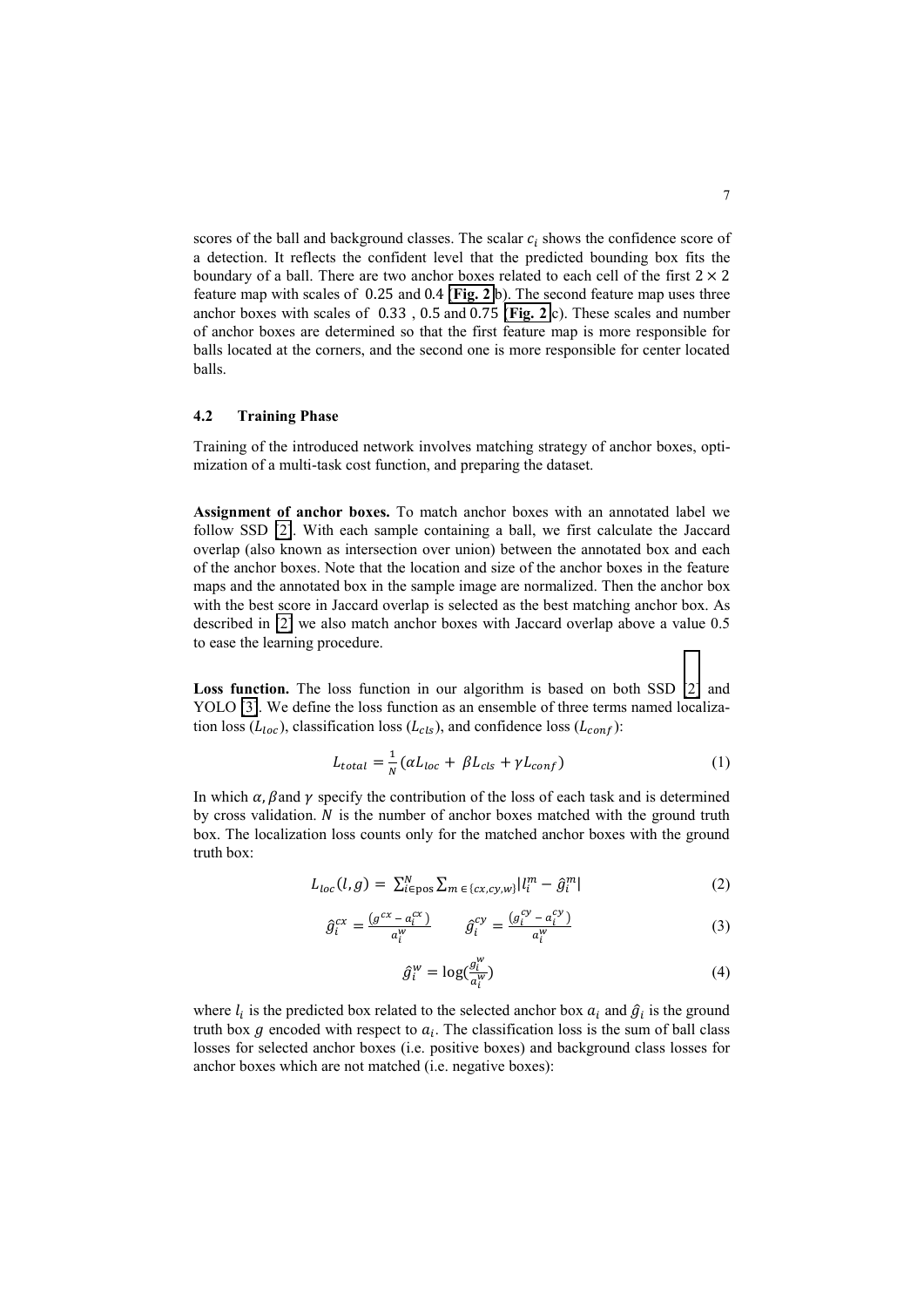$$
L_{cls}(p) = -\sum_{i \in pos}^{N} log(\hat{p}_i^{ball}) - \sum_{i \in neg}^{M} log(\hat{p}_i^{bg})
$$
(5)

where  $M$  is the number of negative boxes used. To balance between positive and negative examples we set  $M$  as twice of  $N$  at most. The negative boxes with high predicted scores for ball class are selected first. Also  $\hat{p}_i^c$  is the softmax of a class  $c \in \mathbb{R}^n$  ${ball, bg}:$ 

$$
\hat{p}_i^c = \frac{\exp(c_i^c)}{\sum_c \exp(p_i^c)}
$$
\n(6)

We expect the confidence  $c_i$  of a positive box conveys the Intersection Over Union (IOU) between the decoded predicted box  $d(l_i)$  and the ground truth g. So we defined the confidence loss as follows:

$$
L_{conf}(c) = \sum_{i \in \text{pos}}^{N} \left| c_i - IOU_{d(l_i)}^g \right| \tag{7}
$$

**Optimization.** To optimize the loss function we have used Adam optimizer with a piecewise constant schedule for learning rate. In our experiments, we begin with 1e-3 as starting learning rate. We perform a training phase for 5k iterations followed by reducing the learning rate to 1e-4 and then continuing the training for 10k iterations. We lowered the learning rate once more to 1e-5 for 3k more iterations. We also tried other learning rate schedules like poly and exponential learning rate decay methods but we have found the piecewise constant schedule works better for our application.

<span id="page-8-0"></span>We also set  $\alpha$ ,  $\beta$  and  $\gamma$  to 5, 0.6 and 1 respectively. In our experiments, we found the classification task is relatively easier than localization to learn. To avoid overfitting in the classification task we set  $\beta$  to 0.2 after 7k iterations of training.

**Data set.** One of the most important aspects of modern object detection systems is the data set. To prepare the data set we annotated 1k images from various RoboCup competitions and our research lab, including 5 different types of balls and variety of negative candidates like robots, goal posts, penalty marker, humans, and other objects around the field. In the data set, all balls are located approximately at a distance up to 4 meters away from the camera. Then we generated 64×64 patches by applying the random crop, random scale, mirroring and random brightness around ball regions and other regions of the annotated images. To augment negative patches with more diverse regions we manually created some patches around goal posts, lines, and penalty markers. Our training set after augmentation contains 12k images. Some positive and negative samples are shown in **[Fig. 3](#page-8-0)** rows 1-4.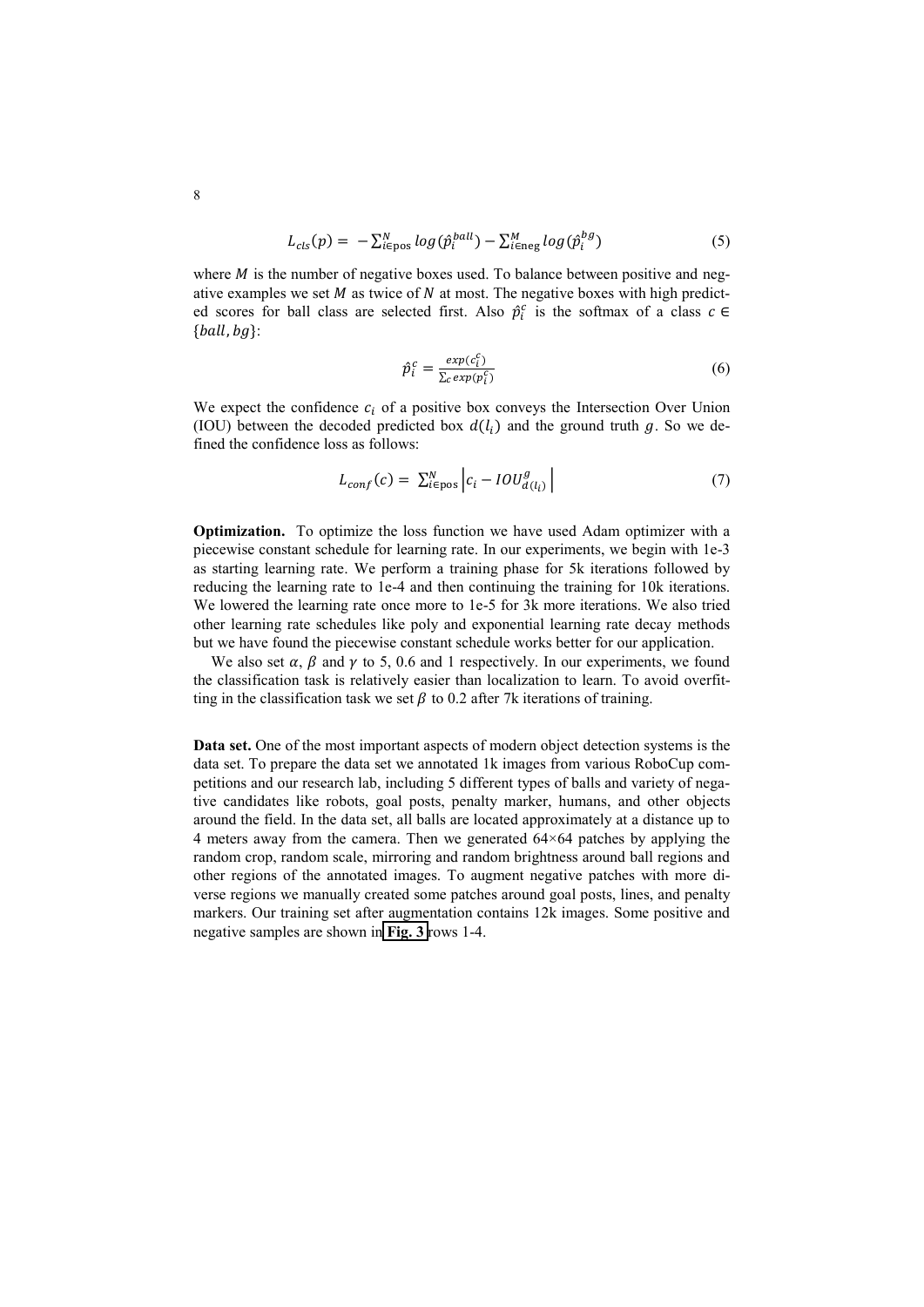

**Fig. 3.** Row 1, 2: Positive samples in the training data set. Row 3 and 4: Negative samples in the training data set, Row 5: Positive samples of the validation data set. Row 6: Positive samples of generalization data set with a new ball pattern not used for training.

#### **4.3 Inference**

<span id="page-9-0"></span>At the inference stage, we assume that the category of a detection is the class with the maximum predicted score. Therefore it is possible that several detections report the ball class. Among these detections, we select a detection  $d_i$  maximizing the localization score  $s_i = p_i^{ball} \times c_i$ . As mentioned before the network only predicts a set of offsets to the assigned anchor box, hence to get final bounding box we decode the predicted bounding box  $l_i$ :

$$
d^{cx}(l_i) = (l_i^{cx} * a_i^{w}) + a_i^{cx} \t d^{cy}(l_i) = (l_i^{cy} * a_i^{w}) + a_i^{cy}
$$
 (8)

$$
d^{w}(l_{i}) = d^{h}(l_{i}) = exp(a_{i}^{w}) * a_{i}^{w}
$$
\n(9)

# **5 Experiments**

In this section, we evaluate the performance of the ball regions detection algorithm. Then we show the effectiveness of the designed neural network under different conditions. Moreover, the overall performance of the proposed ball detection method is investigated in a real-world test. All experiments are performed in a kid-size human-oid robot [\[22\]](#page-13-11) equipped with a Logitech c920 camera capturing  $640 \times 480$  images at a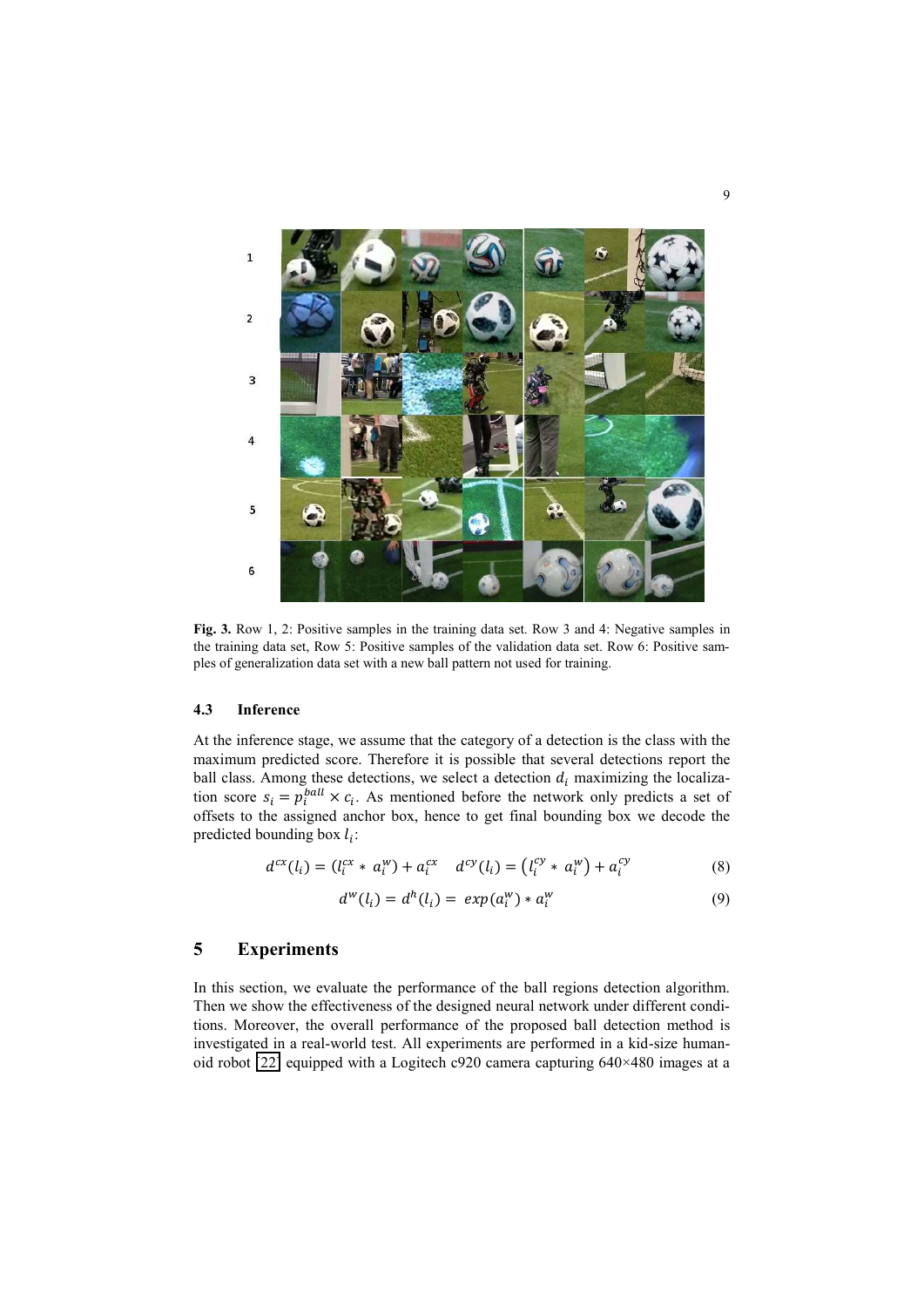rate of 30 frames per second and an Intel NUC with a Core i3 U6100 processor. The training is carried out on a Nvidia GTX 1080 GPU.

#### **5.1 Region proposal analysis**

We evaluated our *region proposal algorithm* on 400 images acquired from various conditions including moving, occluded, on the line, and near the goal post balls while the robot is either walking or standing. Then we initialized the algorithm with 500 particles and reduced it to 300 particles in the resampling step. After only two iterations particles are converged. We noticed that in 96% of images our algorithm finds at least one region that contains a full ball and in 4% of images, the clustered regions cover a portion of the ball. The step by step process of the algorithm is shown in **[Fig.](#page-9-0)  [4](#page-9-0)**. As shown in column three, our algorithm can detect regions with different ball patterns and sizes without any modification. **Table 1** represents the run-time cost of the algorithm. The algorithm takes 1.46 milliseconds in average that indicates it as a fast and real-time region proposal method.

<span id="page-10-0"></span>

<span id="page-10-1"></span>**Fig. 4.** The process of generating the ball regions. Top row: initialized particles. Middle row: converged particles after two iterations. Bottom row: Final clustered regions.

| <b>Steps</b>             | Max  | Average |
|--------------------------|------|---------|
| Creating integral images | .48  |         |
| Converging particles     | 4.19 | 0.88    |
| Clustering               |      | 2.08    |

#### **5.2 Model analysis**

To evaluate our network (the BallNet) we prepared two datasets, the first set contains 2k images of both positive and negative samples with the same ball patterns existed in training dataset (**[Fig. 3](#page-8-0)** row 5); The second set contains 1k of only positive samples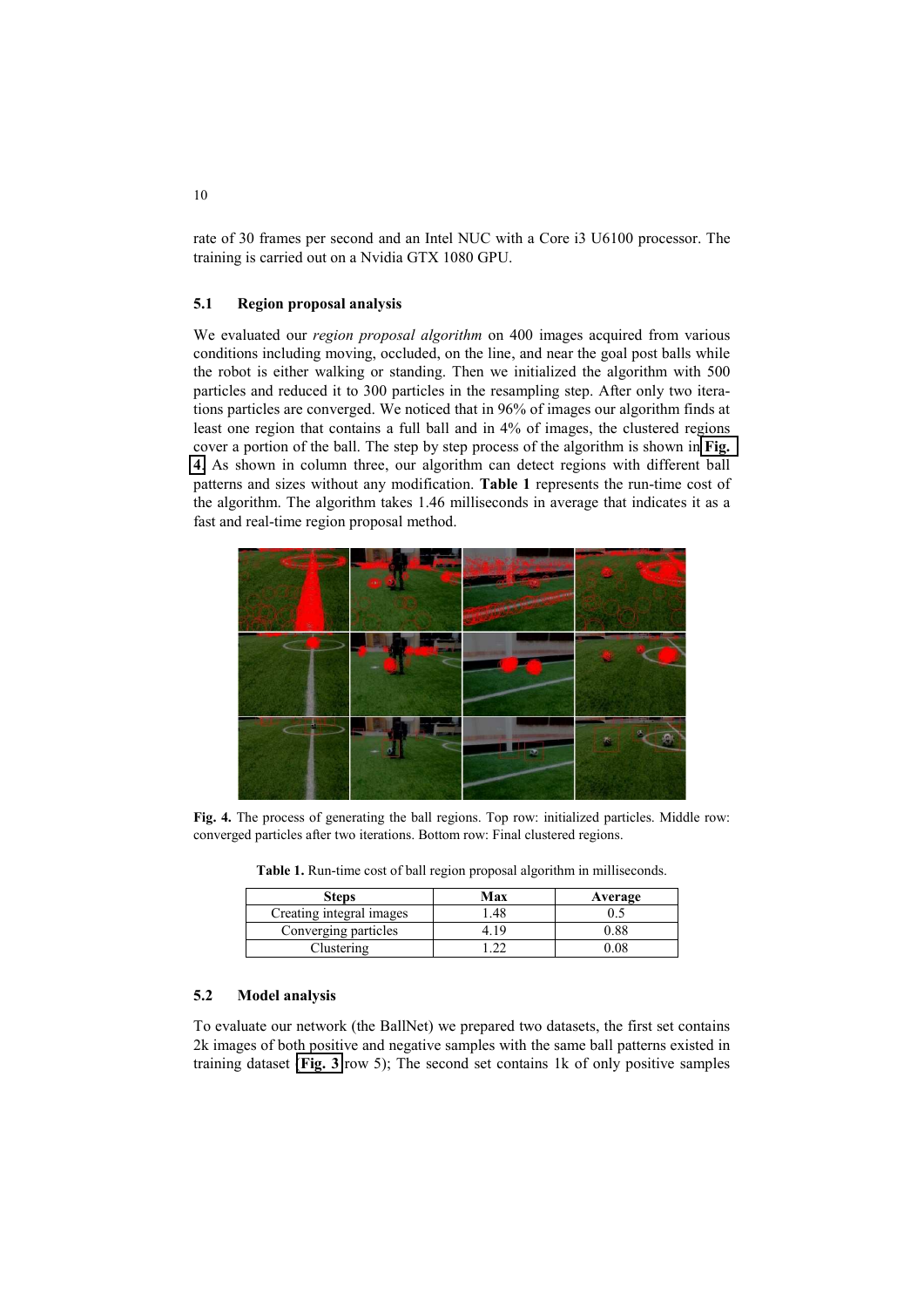with a new ball pattern that are never used in training (**[Fig. 3](#page-8-0)** row 6). The second set tests the generalizability of our model. This is important because, in the humanoid soccer league, participating teams may face with new ball patterns in every RoboCup competition. Also, to investigate a speed-accuracy trade-off we trained a lighter network (BallNet-mini) in which all activation maps are halved compared to the BallNet.

<span id="page-11-0"></span>**Validation.** Similar to other researchers we use the most common metrics of accuracy, recall rate, and precision rate to evaluate our classifiers. However, in the RoboCup soccer leagues, misclassification of the ball can lead to a score loss. Therefore we also analysed false positive rate. As can be seen in **[Table 2](#page-10-0)** the proposed BallNet model benefits from a high precision and recall rate while maintaining a low false positive rate, which means the trained model is able to accurately detect balls in most regions covering a ball. As mentioned earlier, the classification task is rather easier than the localization. Therefore the BallNet-mini model reported promising metrics, although all the metrics degraded slightly.

**Table 2.** Classification performance of the proposed networks

<span id="page-11-1"></span>

| Model name     | Accuracv | <b>Precision rate</b> | Recall rate | FP rate. |
|----------------|----------|-----------------------|-------------|----------|
| <b>BallNet</b> | 96.43    |                       | 94.29       | 2.00     |
| BallNet-mini   | 94.84    | 95.71                 | 91.89       | 3.00     |

<span id="page-11-2"></span>To evaluate the performance of the networks in the localization task we used average IOU and precision with IOU levels more than 0.5, 0.75 and 0.9. Note that only the samples labeled and classified as ball are used to calculate the metrics. **[Table 3](#page-10-1)** shows the high accuracy of BallNet model localization. As expected the BallNet model with more capacity outperforms the smaller model in localization task. **[Fig. 5](#page-11-0)** shows the results with different IOU levels.

| <b>Model Name</b> | Avg. IOU | P:0.5 | P:0.75 | P:0.9 |
|-------------------|----------|-------|--------|-------|
| <b>BallNet</b>    | 0.788    | 96.23 | 66.70  | 9.17  |
| BallNet-mini      | 0.763    | 92.86 | 56.95  | 7.84  |

**Table 3.** Localization performance of the proposed networks

**Generalization.** Since there are no negative samples in the generalization set, we only used detection rate (number of samples detected as positive divided by the number of positive samples in the data set) to evaluate the classification performance of our models. As summarized in **[Table 4](#page-11-1)** the BallNet significantly outperforms the BallNet-mini at the generalization of both classification and localization tasks. Although the detection rate is significantly decreased in the BallNet, the result shows that there is a high possibility of increasing the model performance with fine-tuning during the competitions.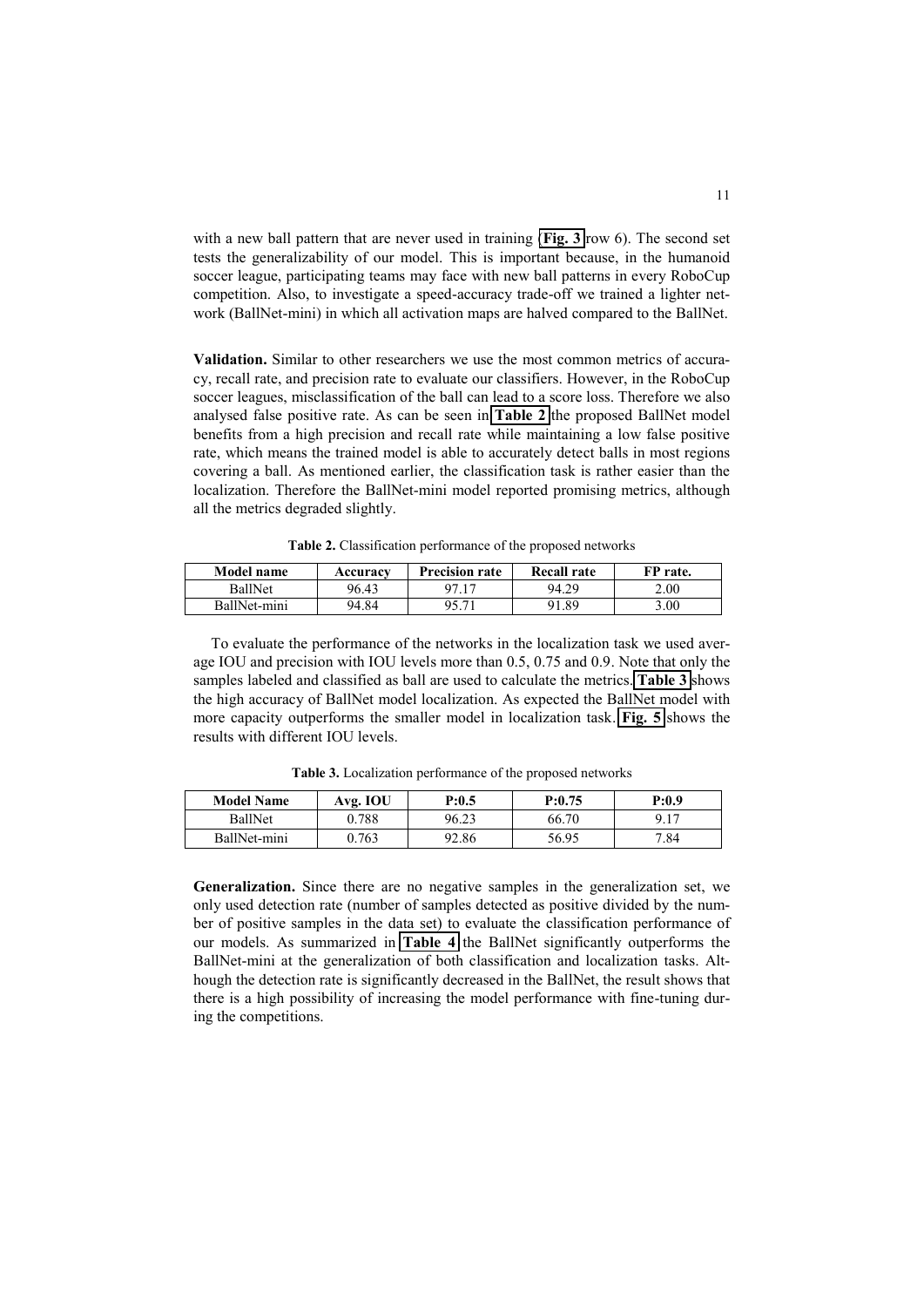

**Fig. 5.** The result of the ball detections with different IOU levels of P:0.9, P:0.75, and P:0.5 illustrated in the top, middle, and bottom row, respectively.

**Table 4.** The performance of the models on the generalization set.

| <b>Model Name</b> | <b>Detection rate</b> | Avg. IOU | P:0.5 | P:0.75 | P:0.9             |
|-------------------|-----------------------|----------|-------|--------|-------------------|
| <b>BallNet</b>    | 70.9                  | 0.768    | 94.30 | 69.2   | 10.1 <sub>1</sub> |
| BallNet-mini      | 53.53                 | 0.69     | 90.0  | 40.75  | 3.20              |

<span id="page-12-2"></span><span id="page-12-1"></span><span id="page-12-0"></span>**Time complexity.** We have evaluated the speed of the models at inferencing and training phases. As shown in **[Table 5](#page-11-2)**, both models are very fast. Although we have halved the BallNet-mini, the inference time has not linearly decreased compared to the BallNet. The discrepancy may be more highlighted in a weaker computing device.

**Table 5.** Time and parameters complexity of the models.

<span id="page-12-3"></span>

| <b>Model Name</b> | Inference (ms) | Train (minute) | <b>Parameters</b> | <b>GFLOPS</b> |
|-------------------|----------------|----------------|-------------------|---------------|
| <b>BallNet</b>    | 782            | 7.04           | 65.166            | 33.319        |
| BallNet-mini      | 198            | 6.30           | 21.686            | 44.85         |

#### <span id="page-12-4"></span>**5.3 Overall performance**

<span id="page-12-8"></span><span id="page-12-7"></span><span id="page-12-6"></span><span id="page-12-5"></span>To evaluate the overall performance of the presented pipeline, we saved the input images, detected regions, and predictions of the BallNet once in every 10 frames from a 5-minute real gameplay. The resulting measurements of the classification were as follows: 91.43% accuracy, 89.72% precision rate, 80.07% recall rate, and 3.30% of false ratio. Also, we measured a runtime cost of 5.13 milliseconds in average for the entire detection pipeline while other tasks of the robot were running in parallel. As can be seen, due to different lighting conditions and more blurred images caused by robot movements, we experienced a weaker performance.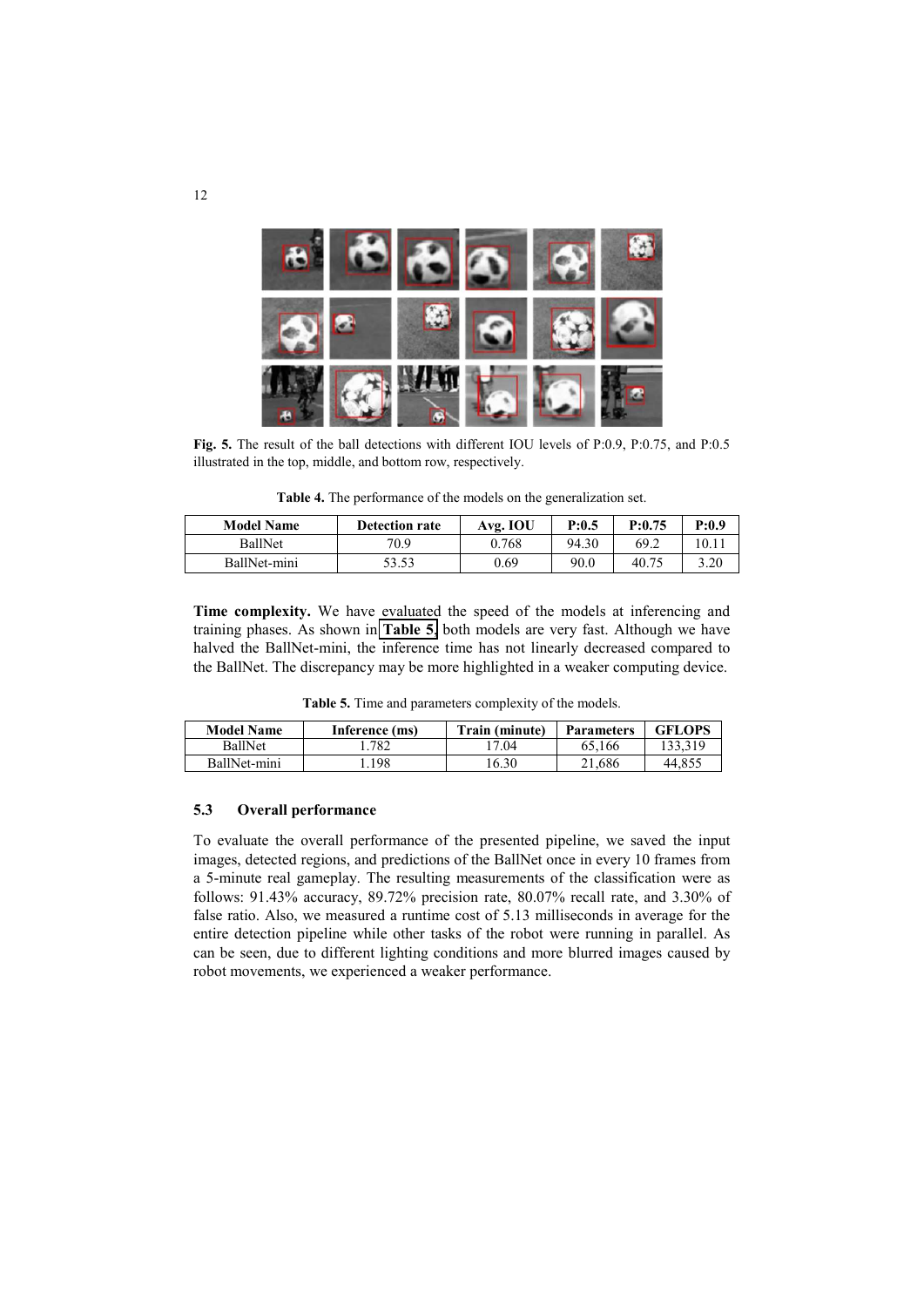# <span id="page-13-0"></span>**Conclusion**

<span id="page-13-2"></span><span id="page-13-1"></span>In this paper, we presented a fast and accurate ball detection pipeline for humanoid soccer playing robots. The first stage of the proposed method reliably extracts some regions that may contain a full ball and then the designed deep neural network (called the BallNet) predicts the exact location of the ball in each region, with a high recall and precision rate. We demonstrated that our region proposal algorithm can deal with different ball types without further modifications. The proposed pipeline also fulfilled the computational constraints of low-cost humanoid robots. The method is fast to train (about 17 minutes) and in average takes less than 5 milliseconds to run on a standard Core i3 CPU. The pipeline can be applied for detecting other objects with known sizes like the goal posts and other robots. Our data sets and TensorFlow implementation of the network is publically available online<sup>1</sup> for other researchers and future works.

#### <span id="page-13-4"></span><span id="page-13-3"></span>**References**

- <span id="page-13-5"></span>1. Zhao, Z., Zheng, P., Xu, S., Wu, X.: Object Detection With Deep Learning: A Review. IEEE Transactions on Neural Networks and Learning Systems 1-21 (2019)
- 2. Liu, W., Anguelov, D., Erhan, D., Szegedy, C., Reed, S., Fu, C.-Y., Berg, A.C.: SSD: Single Shot MultiBox Detector. In: Computer Vision – ECCV 2016, pp. 21-37. Springer International Publishing, (2016)
- <span id="page-13-6"></span>3. Redmon, J., Divvala, S., Girshick, R., Farhadi, A.: You Only Look Once: Unified, Real-Time Object Detection. In: 2016 IEEE Conference on Computer Vision and Pattern Recognition (CVPR), pp. 779-788. (2016)
- <span id="page-13-8"></span><span id="page-13-7"></span>4. Speck, D., Barros, P., Weber, C., Wermter, S.: Ball Localization for Robocup Soccer Using Convolutional Neural Networks. In: RoboCup 2016: Robot World Cup XX, pp. 19- 30. Springer International Publishing, (2017)
- <span id="page-13-9"></span>5. Schnekenburger, F., Scharffenberg, M., Wülker, M., Hochberg, U., Dorer, K.: Detection and Localization of Features on a Soccer Field with Feedforward Fully Convolutional Neural Networks (FCNN) for the Adult-Size Humanoid Robot Sweaty. In: Proceedings of the 12th Workshop on Humanoid Soccer Robots, 17th IEEE-RAS International Conference on Humanoid Robots, pp. 1-6. IEEE, (2017)
- <span id="page-13-11"></span><span id="page-13-10"></span>6. Speck, D., Bestmann, M., Barros, P.: Towards real-time ball localization using cnns. In: Proceedings of 22nd RoboCup International Symposium. (2018)
- 7. van Dijk, S.G., Scheunemann, M.M.: Deep learning for semantic segmentation on minimal hardware. arXiv preprint arXiv:1807.05597 (2018)
- 8. Houliston, T., Chalup, S.K.: Visual Mesh: Real-time Object Detection Using Constant Sample Density. arXiv preprint arXiv:1807.08405 (2018)
- 9. Farazi, H., Allgeuer, P., Behnke, S.: A monocular vision system for playing soccer in low color information environments. arXiv preprint arXiv:1809.11078 (2018)

 $\overline{a}$ 

<sup>1</sup> <https://github.com/mrl-hsl/cnnBallDetector>